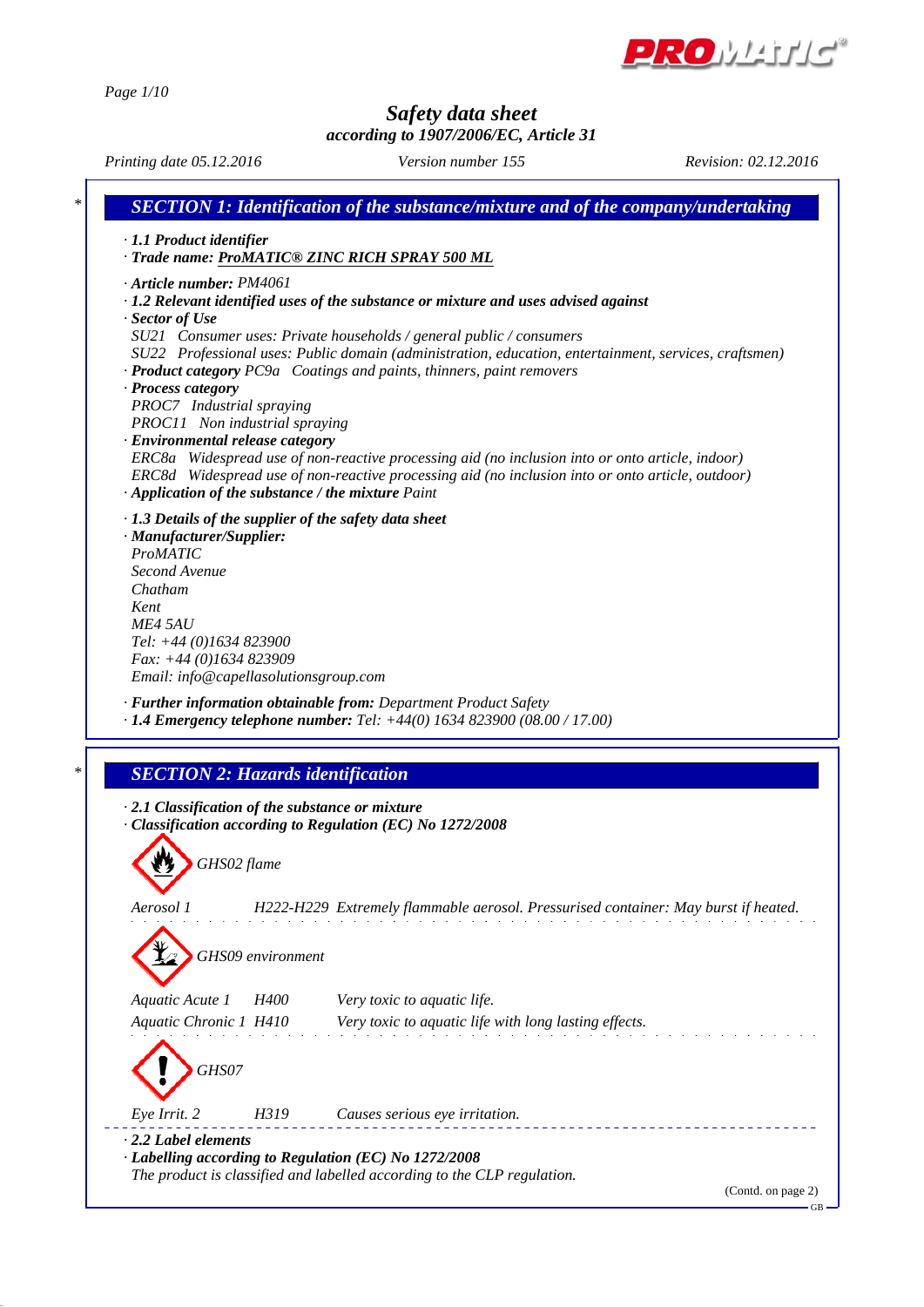*Page 2/10*

## *Safety data sheet according to 1907/2006/EC, Article 31*

*Printing date 05.12.2016 Version number 155 Revision: 02.12.2016* 





## *· 3.2 Chemical characterisation: Mixtures*

*· Description: Mixture of substances listed below with nonhazardous additions.*

| · Dangerous components:                                                                                    |                                                                                                                                          |              |
|------------------------------------------------------------------------------------------------------------|------------------------------------------------------------------------------------------------------------------------------------------|--------------|
| CAS: 7440-66-6<br>EINECS: 231-175-3<br>Index number: 030-001-01-9<br>Reg.nr.: 01-2119467174-37-xxxx        | zinc powder -zinc dust (stabilized)<br><sup>2</sup> Aquatic Acute 1, H400; Aquatic Chronic 1, H410                                       | 25-50%       |
| CAS: 115-10-6<br>EINECS: 204-065-8<br>Index number: 603-019-00-8<br>Reg.nr.: 01-2119472128-37-xxxx         | dimethyl ether<br>Flam. Gas 1, H220<br>Press. Gas C, H280                                                                                | 25-50%       |
| $CAS: 67-64-1$<br>EINECS: 200-662-2<br><i>Index number:</i> 606-001-00-8<br>Reg.nr.: 01-2119471330-49-xxxx | acetone<br>$\bullet$ Flam. Liq. 2, H225<br>Eye Irrit. 2, H319; STOT SE 3, H336                                                           | $10 - 12.5%$ |
| EC number: 918-668-5<br>Reg.nr.: 01-2119455851-35-xxxx <a> Flam. Liq. 3, H226</a>                          | Solvent naphtha (petroleum), light arom.<br>$\bigotimes$ Asp. Tox. 1, H304<br>Aquatic Chronic 2, H411<br>$\bigcirc$ STOT SE 3, H335-H336 | $5 - 10\%$   |
| CAS: 1330-20-7<br>EINECS: 215-535-7<br>Index number: 601-022-00-9<br>Reg.nr.: 01-2119488216-32-xxxx        | xylene<br>$\bigotimes$ Flam. Liq. 3, H226<br>$\bigotimes$ Acute Tox. 4, H312; Acute Tox. 4, H332; Skin Irrit. 2, H315                    | $2.5 - 5%$   |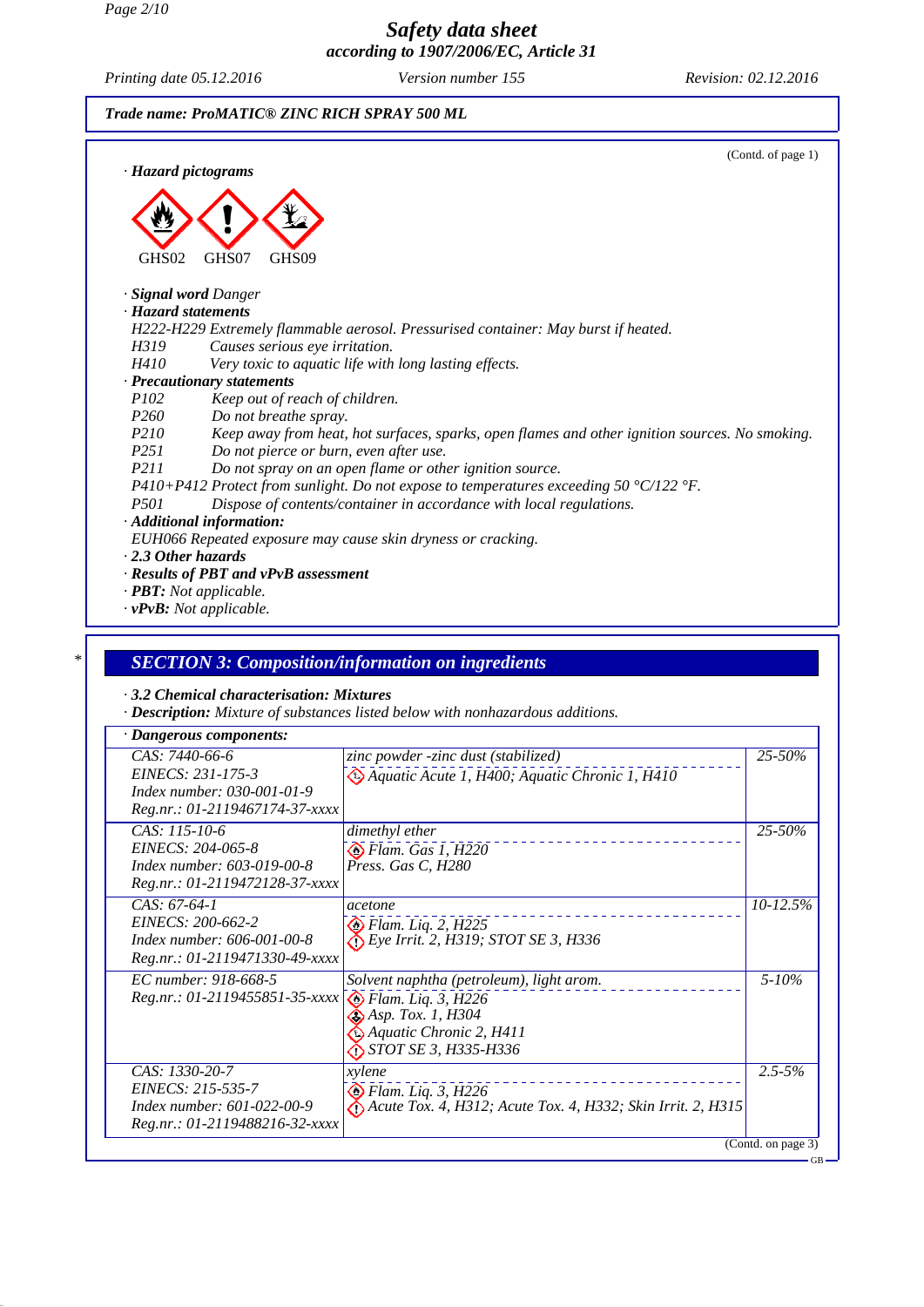*Printing date 05.12.2016 Revision: 02.12.2016 Version number 155*

*Trade name: ProMATIC® ZINC RICH SPRAY 500 ML*

|                                  |                                                                                          | (Contd. of page 2) |
|----------------------------------|------------------------------------------------------------------------------------------|--------------------|
| $CAS: 1314-13-2$                 | zinc oxide                                                                               | $1-2.5\%$          |
| $EINECS: 215-222-5$              | Aquatic Acute 1, H400; Aquatic Chronic 1, H410                                           |                    |
| Index number: 030-013-00-7       |                                                                                          |                    |
| $Reg.nr.: 01-2119463881-32-xxxx$ |                                                                                          |                    |
| $CAS: 112945-52-5$               | Hydrophilic amorphous fumed silica                                                       | $0.1 - 1\%$        |
|                                  | $\bigotimes$ Acute Tox. 2, $\overline{H}330$                                             |                    |
|                                  | A different information. For the wording of the listed becaud physics when to section 16 |                    |

*· Additional information: For the wording of the listed hazard phrases refer to section 16.*

## *\* SECTION 4: First aid measures*

*· 4.1 Description of first aid measures*

- *· After inhalation: Supply fresh air; consult doctor in case of complaints.*
- *· After skin contact: Generally the product does not irritate the skin.*
- *· After eye contact: Rinse opened eye for several minutes under running water. Then consult a doctor.*
- *· After swallowing: Drink plenty of water and provide fresh air. Call for a doctor immediately.*
- *· 4.2 Most important symptoms and effects, both acute and delayed No further relevant information available.*
- *· 4.3 Indication of any immediate medical attention and special treatment needed*

*No further relevant information available.*

## *\* SECTION 5: Firefighting measures*

- *· 5.1 Extinguishing media*
- *· Suitable extinguishing agents:*
- *CO2, powder or water spray. Fight larger fires with water spray or alcohol resistant foam.*
- *· For safety reasons unsuitable extinguishing agents: Water with full jet*
- *· 5.2 Special hazards arising from the substance or mixture No further relevant information available.*
- *· 5.3 Advice for firefighters*
- *· Protective equipment: No special measures required.*

# *\* SECTION 6: Accidental release measures*

- *· 6.1 Personal precautions, protective equipment and emergency procedures Ensure adequate ventilation Keep away from ignition sources.*
- *· 6.2 Environmental precautions: Do not allow product to reach sewage system or any water course. Inform respective authorities in case of seepage into water course or sewage system. Do not allow to enter sewers/ surface or ground water.*
- *· 6.3 Methods and material for containment and cleaning up: Ensure adequate ventilation.*
- *· 6.4 Reference to other sections*

*See Section 7 for information on safe handling.*

*See Section 8 for information on personal protection equipment.*

*See Section 13 for disposal information.*

# *\* SECTION 7: Handling and storage*

#### *· 7.1 Precautions for safe handling*

- *No special measures required.*
- *Ensure good ventilation/exhaustion at the workplace.*
- *· Information about fire and explosion protection:*
- *Do not spray onto a naked flame or any incandescent material. Keep ignition sources away - Do not smoke.*
- *Protect against electrostatic charges.*

(Contd. on page 4)

 $CD$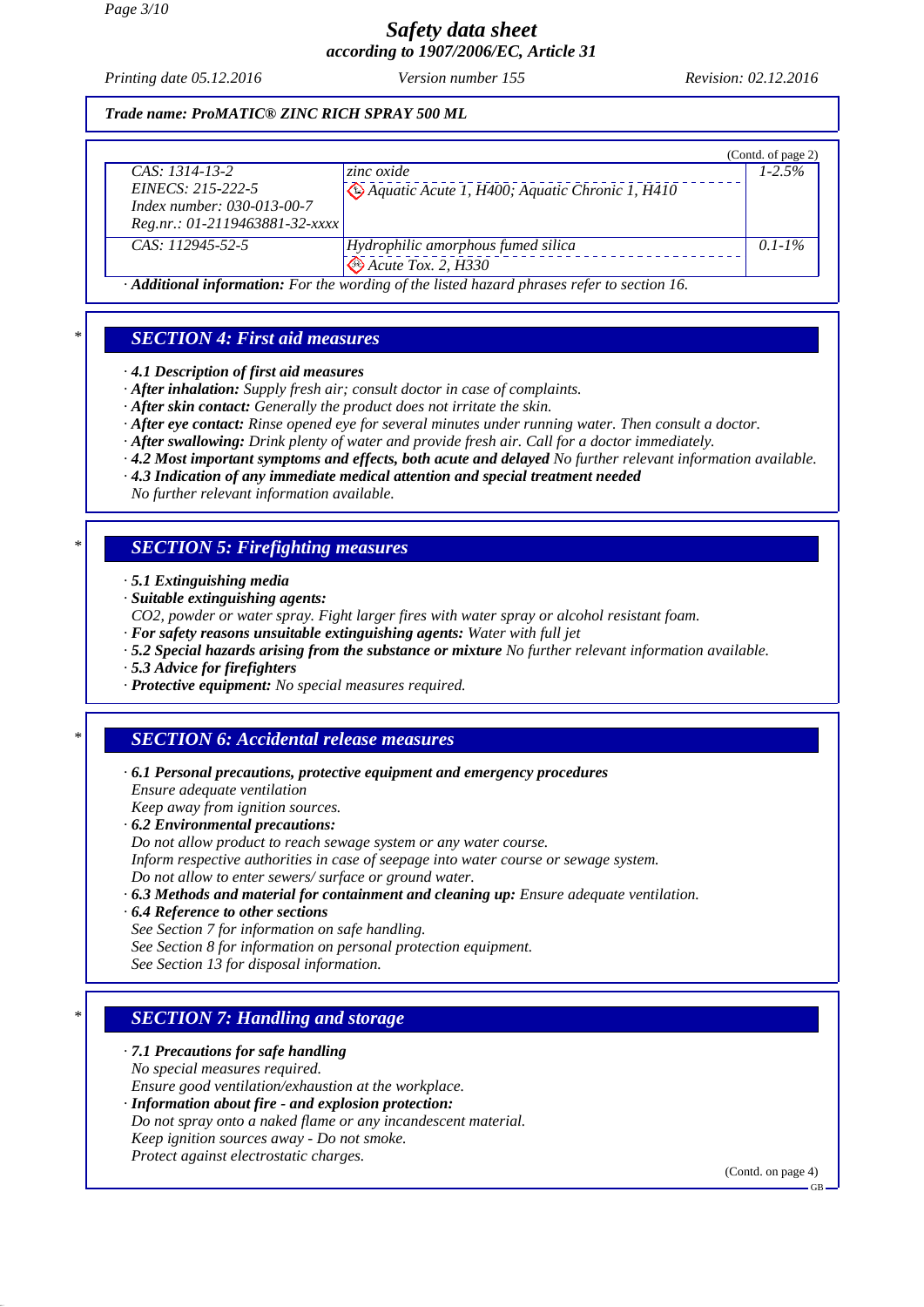*Printing date 05.12.2016 Revision: 02.12.2016 Version number 155*

#### *Trade name: ProMATIC® ZINC RICH SPRAY 500 ML*

(Contd. of page 3) *Pressurised container: protect from sunlight and do not expose to temperatures exceeding 50 °C, i.e. electric lights. Do not pierce or burn, even after use.*

#### *· 7.2 Conditions for safe storage, including any incompatibilities*

*· Storage:*

*· Requirements to be met by storerooms and receptacles: Store in a cool location.*

*Observe official regulations on storing packagings with pressurised containers.*

- *· Information about storage in one common storage facility: Not required.*
- *· Further information about storage conditions: Protect from heat and direct sunlight.*

*· 7.3 Specific end use(s) No further relevant information available.*

## *\* SECTION 8: Exposure controls/personal protection*

*· Additional information about design of technical facilities: No further data; see item 7.*

*· 8.1 Control parameters*

*· Ingredients with limit values that require monitoring at the workplace:*

#### *115-10-6 dimethyl ether*

*WEL Short-term value: 958 mg/m³, 500 ppm Long-term value: 766 mg/m³, 400 ppm*

## *67-64-1 acetone*

*WEL Short-term value: 3620 mg/m³, 1500 ppm Long-term value: 1210 mg/m³, 500 ppm*

*1330-20-7 xylene*

*WEL Short-term value: 441 mg/m³, 100 ppm Long-term value: 220 mg/m³, 50 ppm Sk; BMGV*

## *· Ingredients with biological limit values:*

*1330-20-7 xylene*

*BMGV 650 mmol/mol creatinine Medium: urine Sampling time: post shift Parameter: methyl hippuric acid*

*· Additional information: The lists valid during the making were used as basis.*

- *· 8.2 Exposure controls*
- *· Personal protective equipment:*
- *· General protective and hygienic measures: Wash hands before breaks and at the end of work. Do not inhale gases / fumes / aerosols.*
- *· Respiratory protection: Not required.*
- *· Protection of hands: Not required.*
- *· Material of gloves Not required.*
- *· Penetration time of glove material Not required.*
- *· Eye protection:*



*Tightly sealed goggles*

(Contd. on page 5)

GB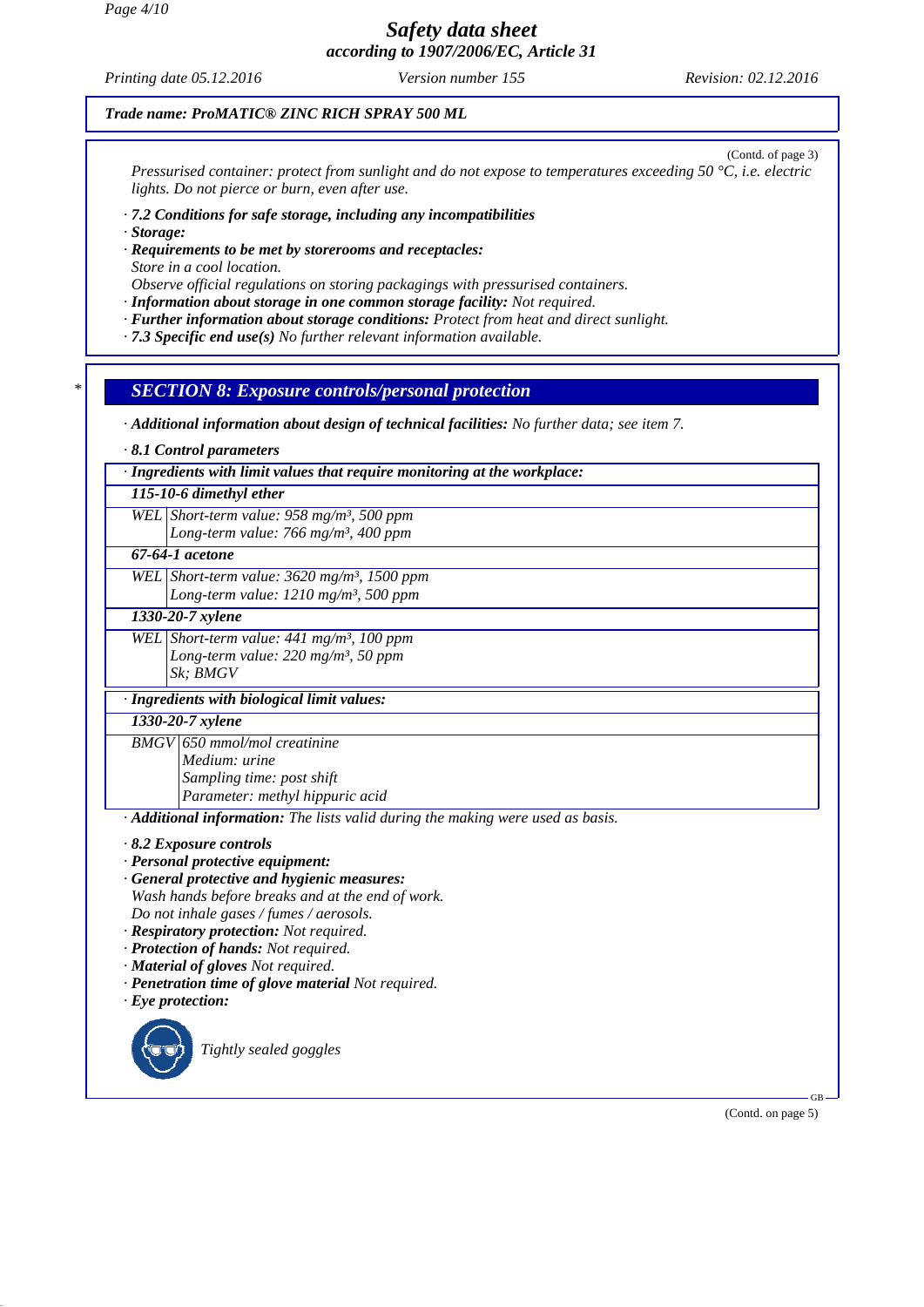*Printing date 05.12.2016 Revision: 02.12.2016 Version number 155*

*Trade name: ProMATIC® ZINC RICH SPRAY 500 ML*

(Contd. of page 4)

| · 9.1 Information on basic physical and chemical properties<br><b>General Information</b> |                                                                                                 |
|-------------------------------------------------------------------------------------------|-------------------------------------------------------------------------------------------------|
| $\cdot$ Appearance:                                                                       |                                                                                                 |
| Form:                                                                                     | Aerosol                                                                                         |
| Colour:                                                                                   | Grey                                                                                            |
| <i>• Odour:</i>                                                                           | Solvent-like                                                                                    |
| · Odour threshold:                                                                        | Not determined.                                                                                 |
| $\cdot$ pH-value:                                                                         | Not determined.                                                                                 |
| Change in condition                                                                       |                                                                                                 |
| <b>Melting point/Melting range:</b>                                                       | Undetermined.                                                                                   |
| <b>Boiling point/Boiling range:</b>                                                       | Not applicable, as aerosol.                                                                     |
| · Flash point:                                                                            | $0^{\circ}C$ (<32 $^{\circ}F$ )                                                                 |
|                                                                                           | Not applicable, as aerosol.                                                                     |
| · Flammability (solid, gaseous):                                                          | Not applicable.                                                                                 |
| · Ignition temperature:                                                                   | 240 °C (464 °F)                                                                                 |
| $\cdot$ Decomposition temperature:                                                        | Not determined.                                                                                 |
| · Self-igniting:                                                                          | Product is not selfigniting.                                                                    |
| · Danger of explosion:                                                                    | Product is not explosive. However, formation of explosive air/<br>vapour mixtures are possible. |
| · Explosion limits:                                                                       |                                                                                                 |
| Lower:                                                                                    | 2.6 Vol %                                                                                       |
| <b>Upper:</b>                                                                             | 26.2 Vol %                                                                                      |
| $\cdot$ Vapour pressure at 20 $\cdot$ C (68 $\cdot$ F):                                   | 4000 hPa (3000 mm Hg)                                                                           |
| $\cdot$ Density at 20 $\cdot$ C (68 $\cdot$ F):                                           | $1.172$ g/cm <sup>3</sup> (9.78 lbs/gal)                                                        |
| · Relative density                                                                        | Not determined.                                                                                 |
| · Vapour density                                                                          | Not determined.                                                                                 |
| $\cdot$ Evaporation rate                                                                  | Not applicable.                                                                                 |
| · Solubility in / Miscibility with                                                        |                                                                                                 |
| water:                                                                                    | Not miscible or difficult to mix.                                                               |
| · Partition coefficient (n-octanol/water): Not determined.                                |                                                                                                 |
| · Viscosity:                                                                              |                                                                                                 |
| Dynamic:                                                                                  | Not determined.                                                                                 |
| Kinematic:                                                                                | Not determined.                                                                                 |
| · Solvent content:                                                                        |                                                                                                 |
| Organic solvents:                                                                         | 55.8%                                                                                           |
| $\cdot$ EU-VOC:                                                                           | 654.4 g/l                                                                                       |
| $\cdot$ EU-VOC in %:                                                                      | 55.84 %                                                                                         |
| · Solids content:                                                                         | 45.5 %                                                                                          |
| $\cdot$ 9.2 Other information                                                             | No further relevant information available.                                                      |

#### *\* SECTION 10: Stability and reactivity*

*· 10.1 Reactivity No further relevant information available.*

*· 10.2 Chemical stability*

*· Thermal decomposition / conditions to be avoided: No decomposition if used according to specifications.*

- *· 10.3 Possibility of hazardous reactions No dangerous reactions known.*
- *· 10.4 Conditions to avoid No further relevant information available.*

(Contd. on page 6)

GB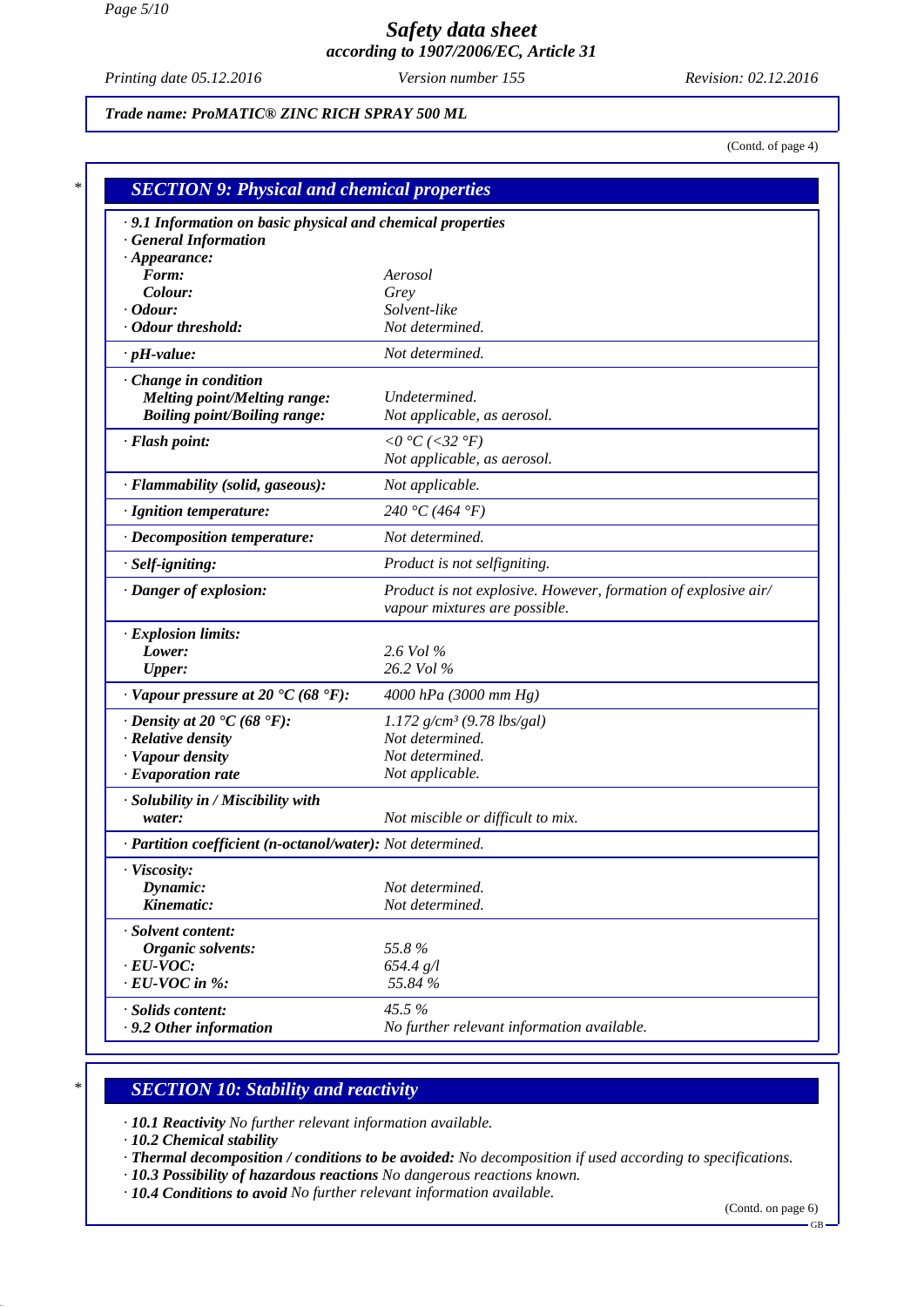*Page 6/10*

*Safety data sheet according to 1907/2006/EC, Article 31*

*Printing date 05.12.2016 Revision: 02.12.2016 Version number 155*

(Contd. of page 5)

*Trade name: ProMATIC® ZINC RICH SPRAY 500 ML*

*· 10.5 Incompatible materials: No further relevant information available.*

*· 10.6 Hazardous decomposition products: No dangerous decomposition products known.*

## *\* SECTION 11: Toxicological information*

*· 11.1 Information on toxicological effects*

*· Acute toxicity Based on available data, the classification criteria are not met.*

*· LD/LC50 values relevant for classification: 115-10-6 dimethyl ether*

| 115-10-0 atmentyt einer |  |                                       |  |
|-------------------------|--|---------------------------------------|--|
|                         |  | Inhalative $LC50/4 h$ 308 mg/m3 (rat) |  |

| 67-64-1 acetone |                                                                                                                                                                                                                                               |
|-----------------|-----------------------------------------------------------------------------------------------------------------------------------------------------------------------------------------------------------------------------------------------|
|                 |                                                                                                                                                                                                                                               |
|                 |                                                                                                                                                                                                                                               |
|                 | $\begin{array}{ l l } \hline\text{Oral} & \text{LD50} & \text{5800 mghg (rat)}\\ \hline \text{Dermal} & \text{LD50} & \text{20000 mghg (rabbit)}\\ \hline \text{Inhalative} & \text{LC50 / 4 h} & \text{39 mghm3 (rat)}\\ \hline \end{array}$ |

*Solvent naphtha (petroleum), light arom. Oral LD50 3592 mg/kg (rat) (OECD401)*

|                 | $\cdots$ $\cdots$                          |
|-----------------|--------------------------------------------|
| $Dermal$ $LD50$ | $\vert$ >3160 mg/kg (rab) (OECD402)        |
|                 | Inhalative $ LCS0/4 h  > 6193$ mg/m3 (rat) |

*1330-20-7 xylene*

| Oral   | LD50 | $3523$ mg/kg (rat)    |
|--------|------|-----------------------|
| Dermal | LD50 | $2000$ mg/kg (rabbit) |

*Inhalative LC50 / 4 h 22.1 mg/m3 (rat)*

*1314-13-2 zinc oxide Oral LD50 7950 mg/kg (mouse)*

*Inhalative LC50 2500 mg/m3 (mouse)*

*112945-52-5 Hydrophilic amorphous fumed silica Oral LD50 >10000 mg/kg (rat) Dermal LD50 >5000 mg/kg (rabbit)*

*Inhalative LC50 / 4 h >0.139 mg/m3 (rat)*

*· Primary irritant effect:*

*· Skin corrosion/irritation Based on available data, the classification criteria are not met.*

*· Serious eye damage/irritation*

*Causes serious eye irritation.*

*· Respiratory or skin sensitisation Based on available data, the classification criteria are not met.*

*· CMR effects (carcinogenity, mutagenicity and toxicity for reproduction)*

*· Germ cell mutagenicity Based on available data, the classification criteria are not met.*

*· Carcinogenicity Based on available data, the classification criteria are not met.*

*· Reproductive toxicity Based on available data, the classification criteria are not met.*

*· STOT-single exposure Based on available data, the classification criteria are not met.*

*· STOT-repeated exposure Based on available data, the classification criteria are not met.*

*· Aspiration hazard Based on available data, the classification criteria are not met.*

# *\* SECTION 12: Ecological information*

#### *· 12.1 Toxicity*

| $\cdot$ Aquatic toxicity: |                                               |                              |
|---------------------------|-----------------------------------------------|------------------------------|
|                           | 7440-66-6 zinc powder -zinc dust (stabilized) |                              |
| EC50/48 h                 | $\vert 2.8 \text{ mg}/l$ (daphnia magna)      |                              |
| LC50/96 h                 | $(0.57 \text{ mg}/l \text{ (daphnia magna)}$  |                              |
|                           |                                               | $C_{\text{and}}$ on noon $7$ |

(Contd. on page 7)

GB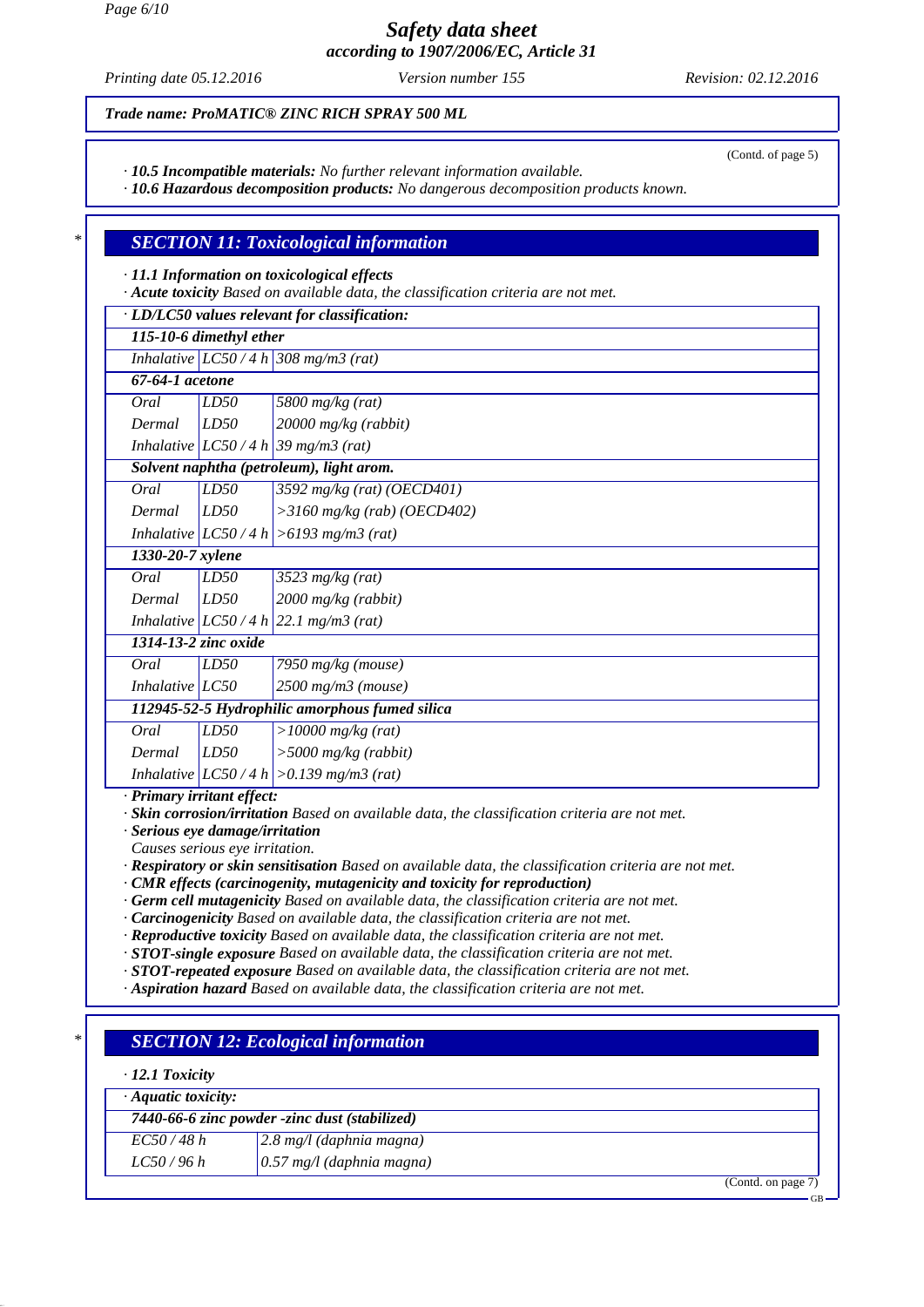*Page 7/10*

# *Safety data sheet according to 1907/2006/EC, Article 31*

*Printing date 05.12.2016 Revision: 02.12.2016 Version number 155*

#### *Trade name: ProMATIC® ZINC RICH SPRAY 500 ML*

| EC50/48h                                                                         | $>4000$ mg/l (daphnia magna)                                                                                                                                                                                                                                                                                                                                                                                                                                                                                                                                                                                                                                                                         |
|----------------------------------------------------------------------------------|------------------------------------------------------------------------------------------------------------------------------------------------------------------------------------------------------------------------------------------------------------------------------------------------------------------------------------------------------------------------------------------------------------------------------------------------------------------------------------------------------------------------------------------------------------------------------------------------------------------------------------------------------------------------------------------------------|
| $67-64-1$ acetone                                                                |                                                                                                                                                                                                                                                                                                                                                                                                                                                                                                                                                                                                                                                                                                      |
|                                                                                  |                                                                                                                                                                                                                                                                                                                                                                                                                                                                                                                                                                                                                                                                                                      |
| EC50/48h                                                                         | 8800 mg/l (daphnia magna)                                                                                                                                                                                                                                                                                                                                                                                                                                                                                                                                                                                                                                                                            |
| LC50/48h                                                                         | 2262 mg/l (daphnia magna)                                                                                                                                                                                                                                                                                                                                                                                                                                                                                                                                                                                                                                                                            |
|                                                                                  | $LC50/96 h$ (static) 5540 mg/l (fish)                                                                                                                                                                                                                                                                                                                                                                                                                                                                                                                                                                                                                                                                |
|                                                                                  | Solvent naphtha (petroleum), light arom.                                                                                                                                                                                                                                                                                                                                                                                                                                                                                                                                                                                                                                                             |
| EC50/24h                                                                         | 150 mg/l (daphnia magna)                                                                                                                                                                                                                                                                                                                                                                                                                                                                                                                                                                                                                                                                             |
| EC50/48h                                                                         | 7.4 mg/l (daphnia magna)                                                                                                                                                                                                                                                                                                                                                                                                                                                                                                                                                                                                                                                                             |
| LC50/96h                                                                         | $3.77$ mg/l (fish)                                                                                                                                                                                                                                                                                                                                                                                                                                                                                                                                                                                                                                                                                   |
| 1330-20-7 xylene                                                                 |                                                                                                                                                                                                                                                                                                                                                                                                                                                                                                                                                                                                                                                                                                      |
| EC50/48h                                                                         | 7.4 mg/l (daphnia magna)                                                                                                                                                                                                                                                                                                                                                                                                                                                                                                                                                                                                                                                                             |
| LC50/96h                                                                         | $13.5$ mg/l (fish)                                                                                                                                                                                                                                                                                                                                                                                                                                                                                                                                                                                                                                                                                   |
| 1314-13-2 zinc oxide                                                             |                                                                                                                                                                                                                                                                                                                                                                                                                                                                                                                                                                                                                                                                                                      |
| LC50                                                                             | $2.5$ mg/l (mouse)                                                                                                                                                                                                                                                                                                                                                                                                                                                                                                                                                                                                                                                                                   |
|                                                                                  | 112945-52-5 Hydrophilic amorphous fumed silica                                                                                                                                                                                                                                                                                                                                                                                                                                                                                                                                                                                                                                                       |
| EC50/24h                                                                         | $>10000$ mg/l (daphnia magna)                                                                                                                                                                                                                                                                                                                                                                                                                                                                                                                                                                                                                                                                        |
| · Ecotoxical effects:<br>· Remark: Very toxic for fish<br>$\cdot$ General notes: | · 12.2 Persistence and degradability No further relevant information available.<br>· 12.3 Bioaccumulative potential No further relevant information available.<br>· 12.4 Mobility in soil No further relevant information available.<br>· Additional ecological information:<br>Water hazard class 2 (German Regulation) (Self-assessment): hazardous for water<br>Do not allow product to reach ground water, water course or sewage system.<br>Danger to drinking water if even small quantities leak into the ground.<br>Also poisonous for fish and plankton in water bodies.<br>Very toxic for aquatic organisms<br>· 12.5 Results of PBT and vPvB assessment<br>· <b>PBT</b> : Not applicable. |

*· 13.1 Waste treatment methods*

*· Recommendation*

*Must not be disposed together with household garbage. Do not allow product to reach sewage system.*

*· European waste catalogue*

*08 01 11\* waste paint and varnish containing organic solvents or other hazardous substances*

*15 01 04 metallic packaging*

*· Uncleaned packaging:*

*· Recommendation: Non contaminated packagings may be recycled.*

# *\* SECTION 14: Transport information*

*· 14.1 UN-Number*

*· ADR, IMDG, IATA UN1950*

(Contd. on page 8)

GB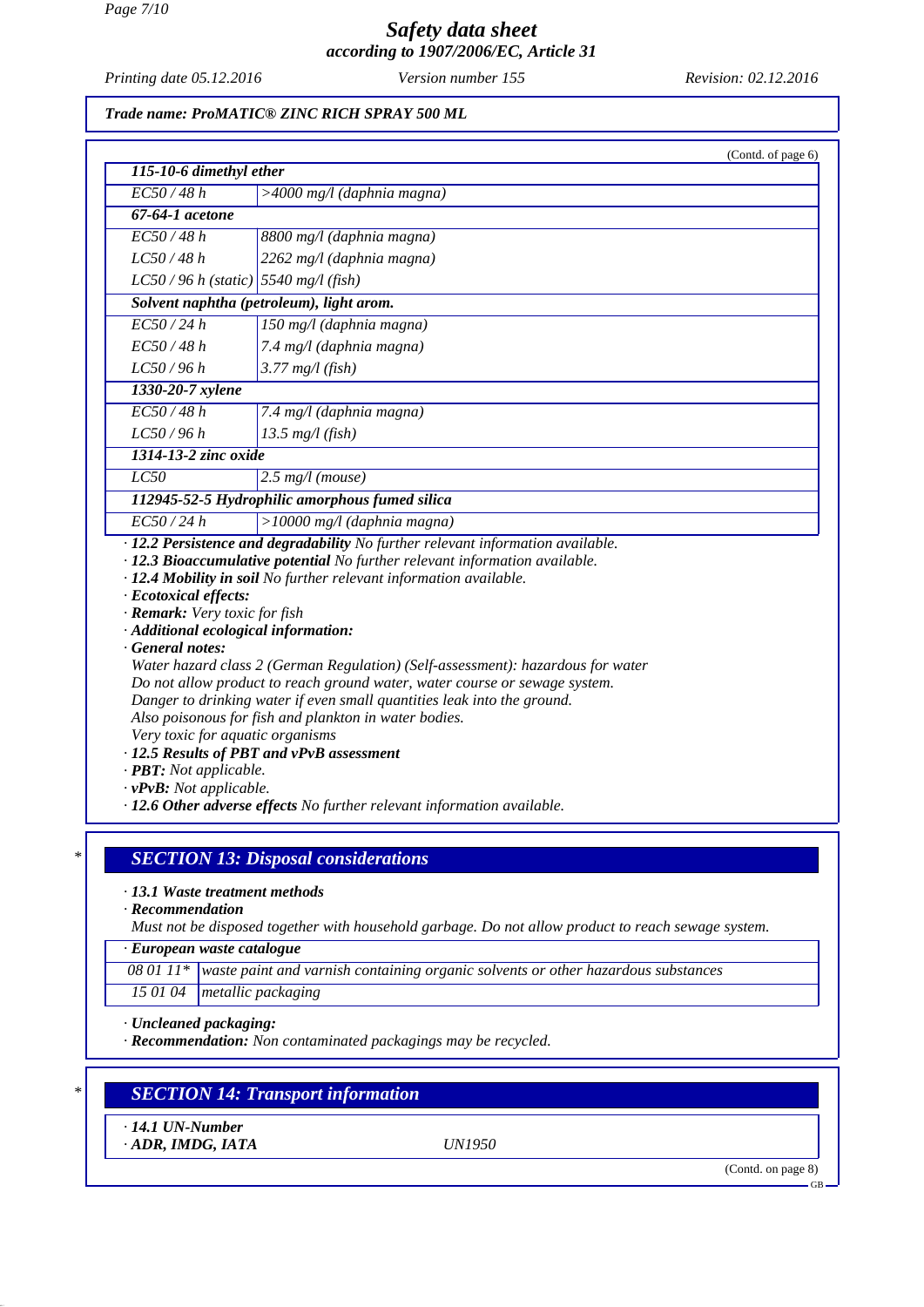#### *Page 8/10*

## *Safety data sheet according to 1907/2006/EC, Article 31*

*Printing date 05.12.2016 Revision: 02.12.2016 Version number 155*

|                                                                                     | (Contd. of page 7)                                                                                                                                                                                                                                                                                                                                                          |
|-------------------------------------------------------------------------------------|-----------------------------------------------------------------------------------------------------------------------------------------------------------------------------------------------------------------------------------------------------------------------------------------------------------------------------------------------------------------------------|
|                                                                                     |                                                                                                                                                                                                                                                                                                                                                                             |
| $\cdot$ 14.2 UN proper shipping name<br>$\cdot$ <i>ADR</i><br>$\cdot$ IMDG          | 1950 AEROSOLS, ENVIRONMENTALLY HAZARDOUS<br>AEROSOLS (zinc powder -zinc dust (stabilized), Solvent<br>naphtha (petroleum), light arom.), MARINE POLLUTANT                                                                                                                                                                                                                   |
| $\cdot$ <i>IATA</i>                                                                 | AEROSOLS, flammable                                                                                                                                                                                                                                                                                                                                                         |
| $\cdot$ 14.3 Transport hazard class(es)                                             |                                                                                                                                                                                                                                                                                                                                                                             |
| $-ADR$                                                                              |                                                                                                                                                                                                                                                                                                                                                                             |
|                                                                                     |                                                                                                                                                                                                                                                                                                                                                                             |
| $\cdot$ Class<br>· Label                                                            | 2 5F Gases.<br>2.1                                                                                                                                                                                                                                                                                                                                                          |
| $\cdot$ IMDG                                                                        |                                                                                                                                                                                                                                                                                                                                                                             |
|                                                                                     |                                                                                                                                                                                                                                                                                                                                                                             |
| $\cdot$ Class<br>· Label                                                            | 2.1<br>2.1                                                                                                                                                                                                                                                                                                                                                                  |
| $\cdot$ IATA                                                                        |                                                                                                                                                                                                                                                                                                                                                                             |
| $\cdot$ Class<br>· Label                                                            | 2.1<br>2.1                                                                                                                                                                                                                                                                                                                                                                  |
| · 14.4 Packing group                                                                |                                                                                                                                                                                                                                                                                                                                                                             |
| · ADR, IMDG, IATA                                                                   | Void                                                                                                                                                                                                                                                                                                                                                                        |
| · 14.5 Environmental hazards:                                                       | Product contains environmentally hazardous substances:                                                                                                                                                                                                                                                                                                                      |
| · Marine pollutant:                                                                 | zinc powder -zinc dust (stabilized)<br>N <sub>O</sub>                                                                                                                                                                                                                                                                                                                       |
|                                                                                     | Symbol (fish and tree)                                                                                                                                                                                                                                                                                                                                                      |
| · Special marking (ADR):                                                            | Symbol (fish and tree)                                                                                                                                                                                                                                                                                                                                                      |
| · 14.6 Special precautions for user<br>· Danger code (Kemler):                      | Warning: Gases.                                                                                                                                                                                                                                                                                                                                                             |
| · EMS Number:                                                                       | $F-D, S-U$                                                                                                                                                                                                                                                                                                                                                                  |
| · Stowage Code                                                                      | SW1 Protected from sources of heat.                                                                                                                                                                                                                                                                                                                                         |
| · Segregation Code                                                                  | SW22 For AEROSOLS with a maximum capacity of 1 litre:<br>Category A. For AEROSOLS with a capacity above 1 litre:<br>Category B. For WASTE AEROSOLS: Category C, Clear<br>of living quarters.<br>SG69 For AEROSOLS with a maximum capacity of 1 litre:<br>Segregation as for class 9. Stow "separated from" class 1<br>except for division 1.4. For AEROSOLS with a capacity |
|                                                                                     | above 1 litre: Segregation as for the appropriate<br>subdivision of class 2. For WASTE AEROSOLS:<br>Segregation as for the appropriate subdivision of class 2.                                                                                                                                                                                                              |
| · 14.7 Transport in bulk according to Annex II of<br><b>Marpol and the IBC Code</b> | Not applicable.                                                                                                                                                                                                                                                                                                                                                             |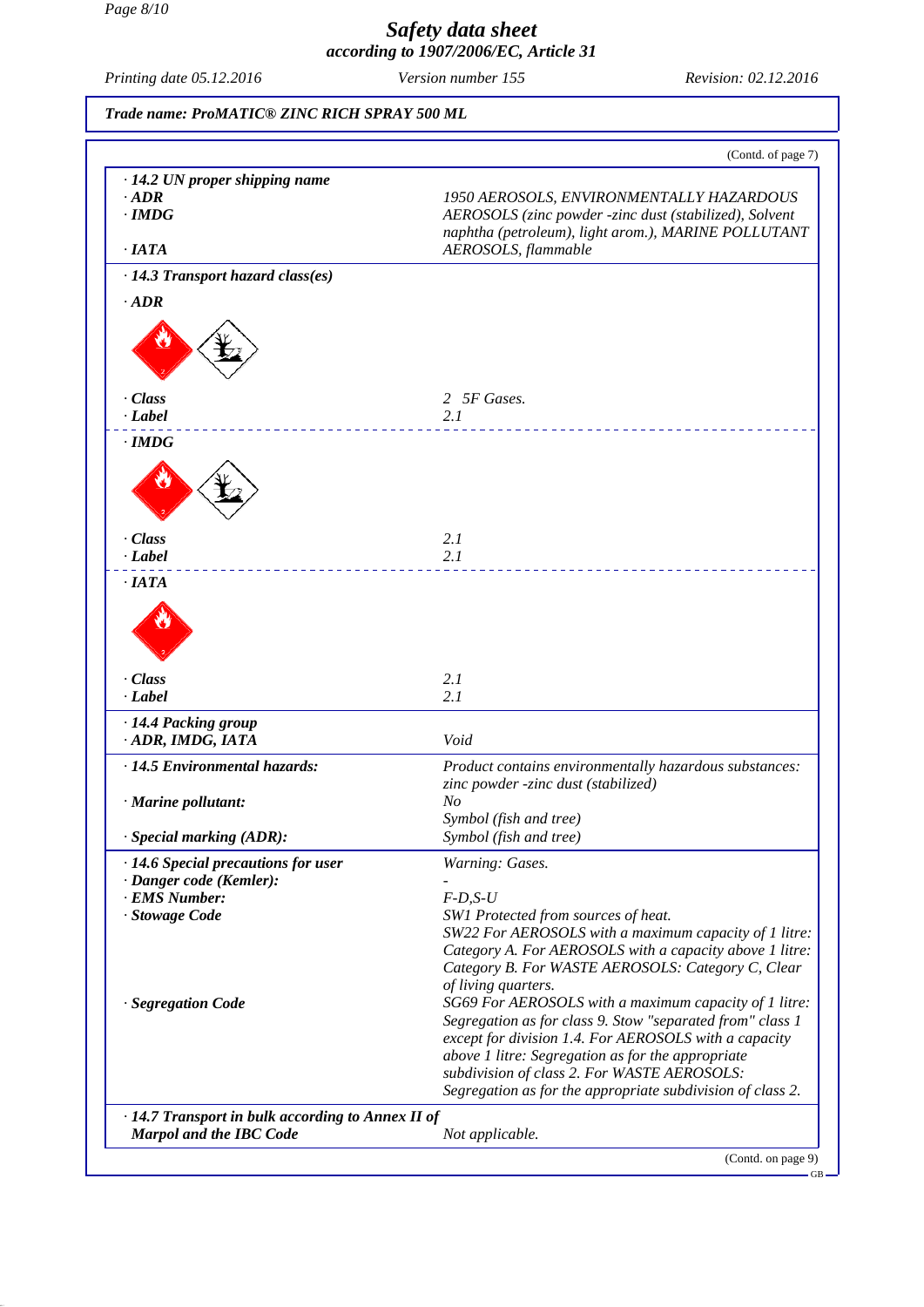*Printing date 05.12.2016 Revision: 02.12.2016 Version number 155*

*Trade name: ProMATIC® ZINC RICH SPRAY 500 ML*

|                                     | (Contd. of page 8)                                         |
|-------------------------------------|------------------------------------------------------------|
| · Transport/Additional information: |                                                            |
| $\cdot$ ADR                         |                                                            |
| $\cdot$ Limited quantities (LQ)     | 11.                                                        |
| $\cdot$ Excepted quantities (EQ)    | Code: E0                                                   |
|                                     | Not permitted as Excepted Quantity                         |
| $\cdot$ Transport category          |                                                            |
| · Tunnel restriction code           | D                                                          |
| $\cdot$ IMDG                        |                                                            |
| $\cdot$ Limited quantities (LQ)     | II.                                                        |
| $\cdot$ Excepted quantities (EQ)    | Code: E0                                                   |
|                                     | Not permitted as Excepted Quantity                         |
| · UN "Model Regulation":            | UN 1950 AEROSOLS, 2.1, ENVIRONMENTALLY<br><b>HAZARDOUS</b> |

## *\* SECTION 15: Regulatory information*

*· 15.1 Safety, health and environmental regulations/legislation specific for the substance or mixture*

- *· Directive 2012/18/EU*
- *· Named dangerous substances ANNEX I None of the ingredients is listed.*
- *· Seveso category E1 Hazardous to the Aquatic Environment*
- *P3a FLAMMABLE AEROSOLS*

*· Qualifying quantity (tonnes) for the application of lower-tier requirements 100 t*

- *· Qualifying quantity (tonnes) for the application of upper-tier requirements 200 t*
- *· 15.2 Chemical safety assessment: A Chemical Safety Assessment has not been carried out.*

## *\* SECTION 16: Other information*

*This information is based on our present knowledge. However, this shall not constitute a guarantee for any specific product features and shall not establish a legally valid contractual relationship.*

#### *· Relevant phrases*

*H220 Extremely flammable gas. H225 Highly flammable liquid and vapour. H226 Flammable liquid and vapour. H280 Contains gas under pressure; may explode if heated. H304 May be fatal if swallowed and enters airways. H312 Harmful in contact with skin. H315 Causes skin irritation. H319 Causes serious eye irritation. H330 Fatal if inhaled. H332 Harmful if inhaled. H335 May cause respiratory irritation. H336 May cause drowsiness or dizziness. H400 Very toxic to aquatic life. H410 Very toxic to aquatic life with long lasting effects. H411 Toxic to aquatic life with long lasting effects. · Department issuing SDS: R&D legislation and regulatory advisor · Contact: QHSE Department · Abbreviations and acronyms: RID: Règlement international concernant le transport des marchandises dangereuses par chemin de fer (Regulations Concerning the International Transport of Dangerous Goods by Rail) ICAO: International Civil Aviation Organisation ADR: Accord européen sur le transport des marchandises dangereuses par Route (European Agreement concerning the International Carriage of Dangerous Goods by Road)*

(Contd. on page 10)

GB